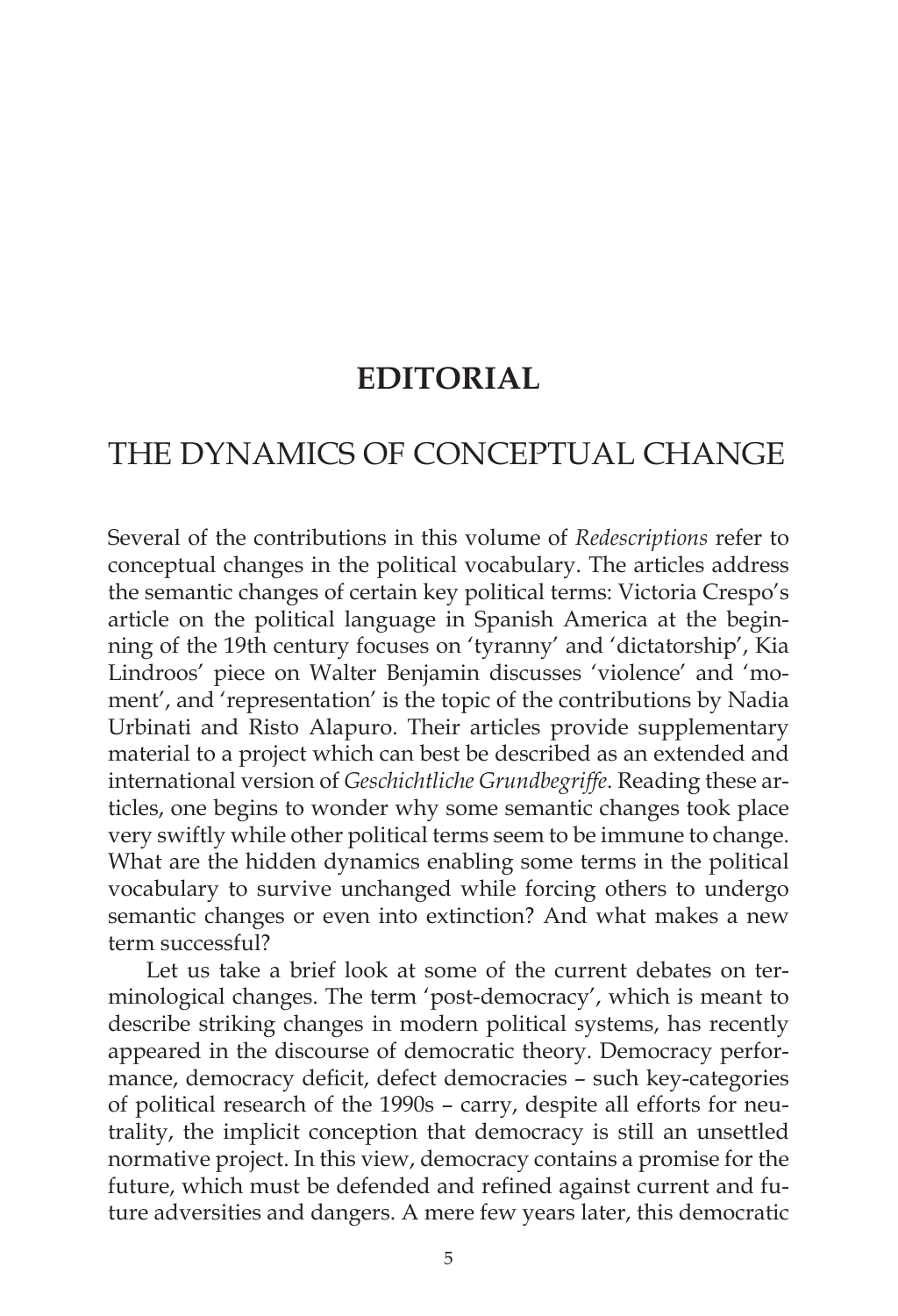optimism has lost many of its followers. New forms of democratic scepticism have been established and old forms re-established. A new discourse has emerged which is grouped around the term 'post-democracy'. The term offers authors like Colin Crouch, Sheldon Wolin and Jacques Rancière the terminological foil for their criticism of current democracies. Following Colin's thoughts on 'post-democracy', the institutions of parliamentary democracy – periodical elections, election campaigns, party competition, separation of power – are technically intact. Thus a post-democratic system still shares the basic institutional characteristics of a democratic regime and can therefore not be grouped together with pre-democratic societies. Nevertheless, according to Crouch and his school of thought, the old model of legitimacy which derives from the political participation of the citizens does not correspond to the political reality in modern western political systems. The public election campaign has been turned into a spectacle managed by rivalling teams of professional spin doctors. They set the agenda by the selection and subsequent staging of specific themes. Election campaigns are becoming increasingly personalised. Citizens play a passive, silent and often apathetic role, unable to shape the political dispute. Crouch, Wolin, and Rancière draw terminological consequences from their diagnosis: they claim that we are entering the era of 'post-democracy'.

Such critical descriptions are not a new phenomenon. Swan songs have always been loyal companions of both modern and ancient democracies. The claim that the era of *demokratia* is over already asserted itself with the philosophers of Hellenism after the downfall of the Greek polis. Later Hegel, the authors of the Federalist Papers and the Conservative Revolution shared the conviction that democracy was a project of the past which had been overcome once and for all. And today some fundamentalist Islamic authors say that the end of the era of liberal democracy is near.

But how are we supposed to deal with the provision of the new term 'post-democracy'? It is certainly all too easy to criticize real existing democracies as insufficient on the basis of abstract ideals. But alongside this idealistic fallacy exists the complementary extreme of too much normative modesty. When do we reach the point at which an all too generous use of the label 'democracy' becomes a 'realistic fallacy' and when would it really be more appropriate to use the term 'post-democracy' instead? Or, to put the question more generally: How much phenomenological change can a political vocabulary take? When is a terminological change necessary and when is it more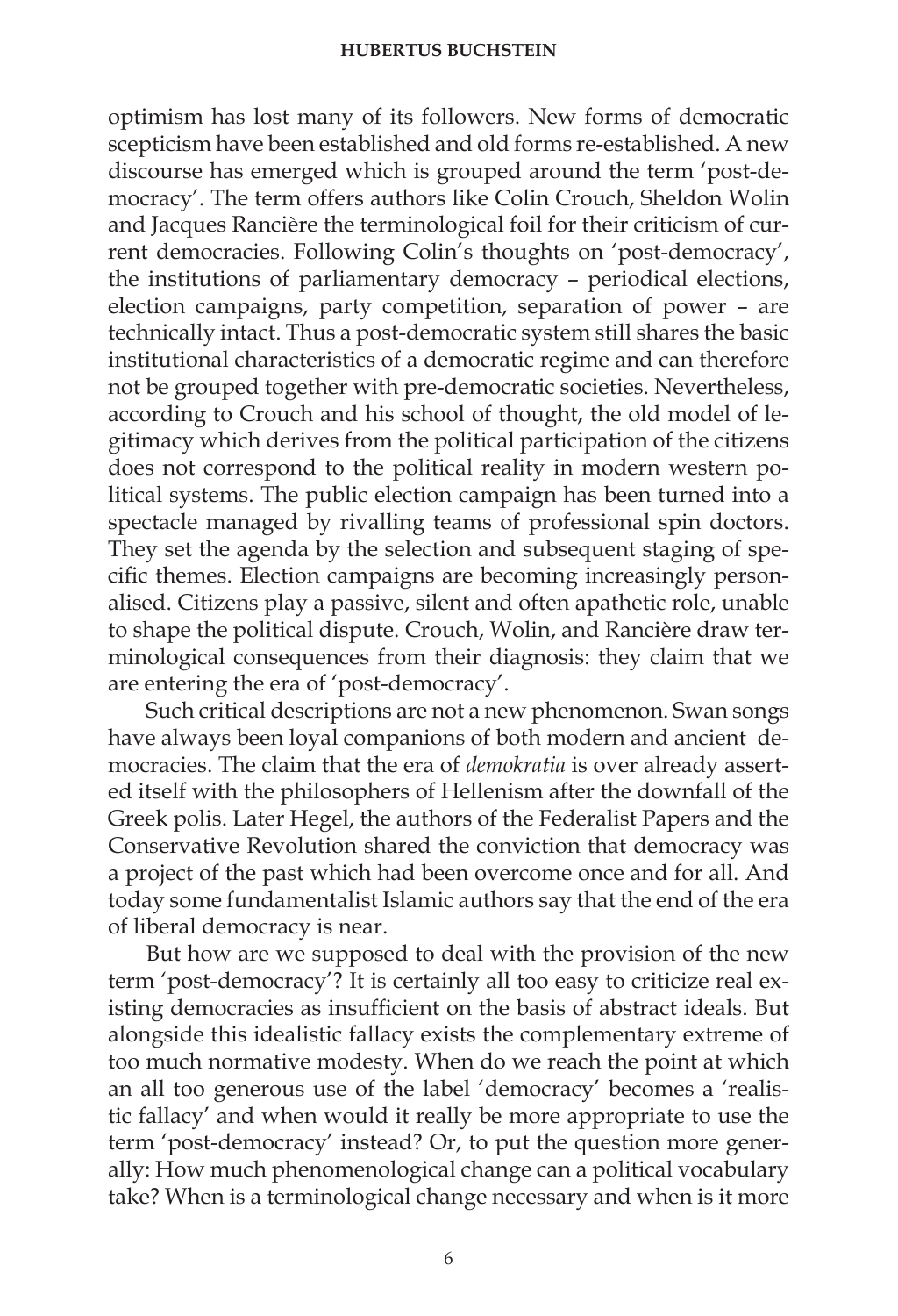sensible to adapt the semantic of a concept to the changed political circumstances?

 tion date for political concepts? Are there specific dynamics to which Questions like this cannot be answered by normative political theory alone. Questions of terminological change must also be posed empirically and expanded into a historical research agenda: How is it that some political concepts are seen as being so exhausted by some political actors that they no longer attempt to stretch them, but instead feel obligated to come up with different terms to replace them? Are there circumstances in which terminological changes are more probable than semantic adaptations? Is there such thing as an expirathe conceptual change is subject? There is no general theory of conceptual change which provides answers to these questions. However, research in the history of political ideas may provide material which could be helpful in such a theoretical undertaking.

In her article, Victoria Crespo analyzes the shift from the concept of tyranny to the concept of dictatorship following the Spanish American Revolutions of 1810. Crespo illustrates how central the conceptual arsenal of ancient political thought was for the early nineteenth-century generation of independence in Spanish America. Spanish scholastic theology, especially sixteenth-century Jesuit theology, was a central ideological basis for the revolutionary movement in its early stage. The influence of this tradition included both the theories of tyranny and the resistance to it. Jesuit theorists drew almost literally on Aristotle's definition of tyranny as the worst and last form of government, it being the antithesis of monarchy, the best form of rule. Following Plato and Cicero, they depicted the tyrant as a ferocious beast and a cruel and horrific monster. The tyrant is outside the human community and therefore killing him is not only legitimate, but a duty. Any legitimate king is obliged to rule by the 'consent of the city'.

In keeping with this tradition, when Napoleon Bonaparte, the "tyrant of Europe," claimed power in Spanish America, tyranny was viewed as usurpation. The theories of tyranny and the notion of consent were used to justify the establishment of independent provisional governments in order to resist the invaders. The lack of consent became fundamental to the justifications of the Revolution. The argument was initially aimed against Bonaparte, but was later turned against the Spanish provisional authorities as well, when the revolutionaries claimed the sovereignty of the pueblos. This time, the Spanish crown was portrayed as a bloodthirsty monster which had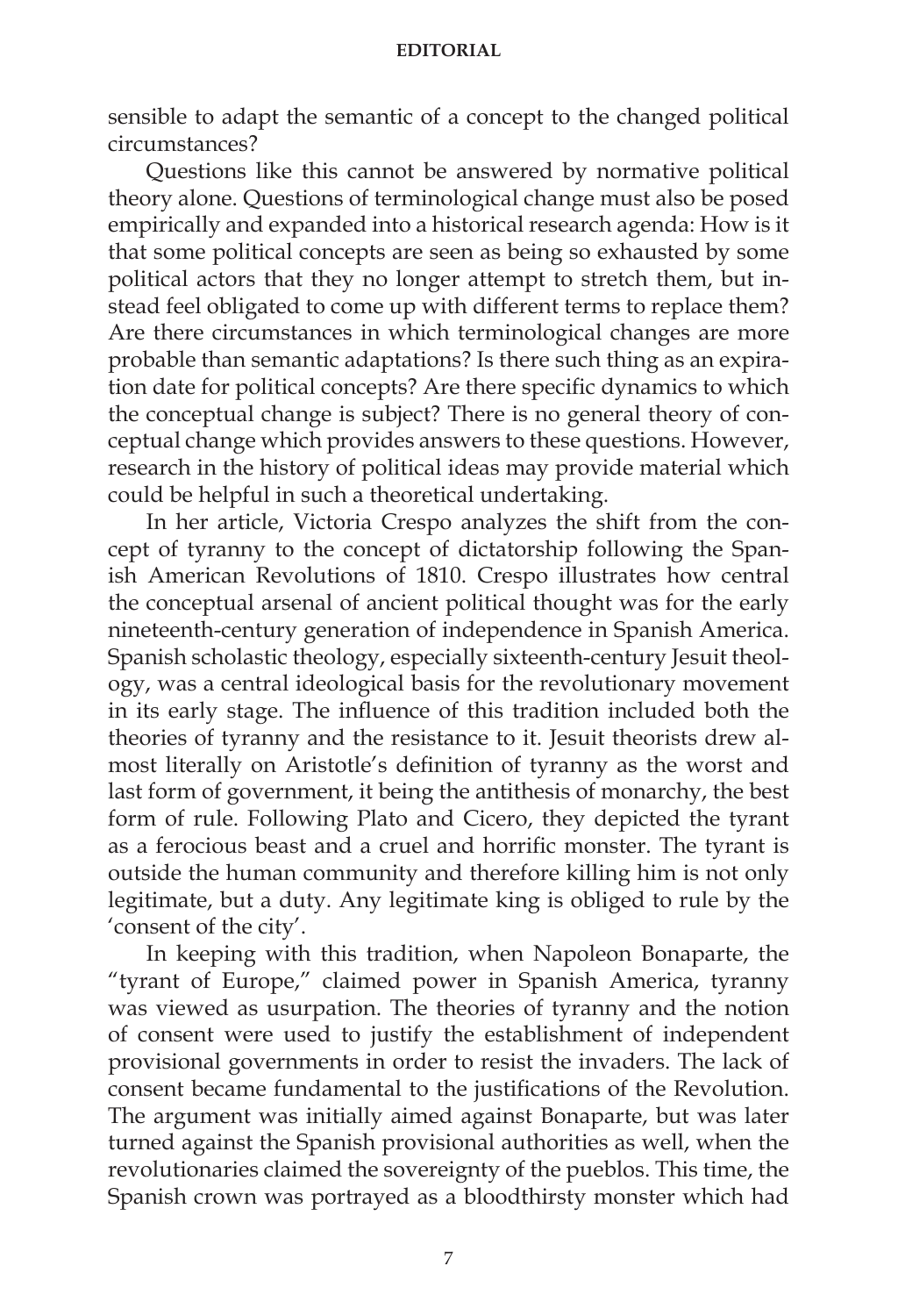to be quashed and eradicated from the American soil. According to Crespo, the year 1810 led to an epochal transition from Neoclassicism to Romanticism in the political vocabulary in Spanish America. A new generation of politicians abandoned the Aristotelian imagery and followed Friedrich Schiller and Lord Byron's images and conceptualizations of tyranny, which emphasized the personality of the tyrant as opposed to his extra-human status. As a consequence of this semantic shift, a new term appeared in the political vocabulary: dictatorship. When the term emerged in the Spanish American debates – Crespo dates the very first reference to the regime of the "tropical Robespierre" Francia in Paraguay in 1811 – it was clearly used as a reference to the Roman Republic. Paraguay was founded as a republic with a two-consul executive branch and some other Roman incorporations. In 1814, Francia took over the title of Supreme Dictator of the Republic, which he claimed was in the tradition of Cincinnatus and Sulla. However, unlike the Roman institution, his term in office was not restricted to six months but lasted five years and also included the right to dictate laws. Francia finally became Dictator of the Republic for life and managed to stay in power until his death in 1840, continually using external threats and necessity as justifications for his regime.

In contrast to Paraguay, within the other early Latin American constitutions of the time, dictatorship was not incorporated as a kind of emergency provision. Simon Bolivar, a dictator too on several occasions in Venezuela, was clearly aware of the dangerous potential of this office. When he accepted it, his appointment was extra-legal and he was keen to return his authority to Congress. When, however, emergency governments did emerge as a reaction to the Spanish military mobilisation, the political vocabulary shifted to that of the English republicanism of the seventeenth century, as Crespo illustrates with the case of San Martin, the self-proclaimed "protector of Peru". San Martin was soon followed by other caudillos of his time in his preference for a Cromwellian term. Crespo argues convincingly that the preference for protector over dictator indicates the beginning of the decline of the term dictatorship with its original Roman connotations in Spanish America. It shifted from its positive and classical republican meaning to a negative one that connoted unchecked and arbitrary rule. Already in the 1820s, dictatorship replaced tyranny as the signifier of authoritarian and illegitimate political rule in Spanish America. This shift in the political vocabulary of Latin America turned out to be a long lasting one – not even the most brutal military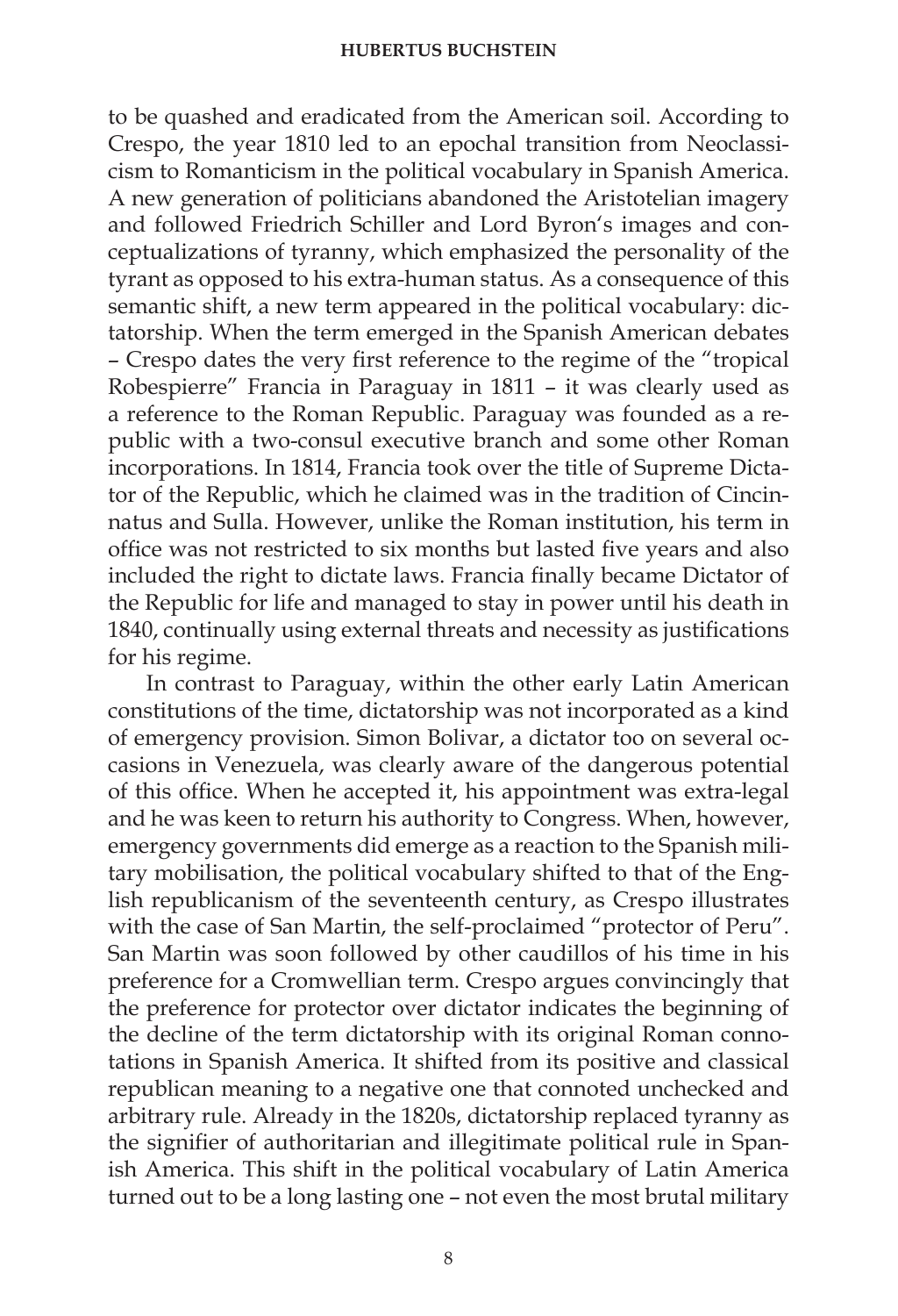regimes of the 1970s were defined by their critics as tyrannical, but instead retained the title of dictatorship.

What are the reasons for this conceptual change? Crespo briefly mentions two explanations, both of which hint at a more general theory of conceptual change. Firstly, she observes an ideological shift from the traditional Spanish scholastic discourse to a modern liberalrepublican discourse which took root in the social dynamics of the revolutionary process in Spanish America as a result of the defeat of Napoleon in Europe. Secondly, Crespo identifies a change in the causal linkage between the territorial form of the state and its political organisation. Following Andrew Arato's characterisation of tyranny as being attached to small city-states (or *pueblo* in Spanish America), she discovers that the concept of dictatorship was redefined in order to be applied to the modern nation-state.

It is fascinating to learn about the speed of the conceptual changes which took place in the Spanish American political vocabulary after the revolutions of 1810. And it is even more fascinating to realize both how quickly the new political vocabulary stabilised and how it still remains valid to this day. How can such disruptions in time be explained? In his article on the construction of the voter in Finland, Risto Alapuro puts particular emphasis on the question of why and how the Finnish political system was able to be suddenly transformed from a corporate system of representation into a unicameral parliament based on universal and equal suffrage for both men and women. In Europe, the scale of this tremendous change was unique. Europe's most conservative estate-based Parliament was essentially superseded over night by the most democratic system of representation in the entire Continent. And contrary to the expectations of those days, Finland's transition to a mass democracy occurred in an orderly fashion and stabilised itself.

Finland was the first European country to successfully construct the modern voter. Following Michel Offerlé, Alapuro depicts the ideal-typical qualities of the modern voter as being a result of a complicated institutional and habitual process of abstractions, in which the citizen becomes increasingly detached from communal ties and becomes able to make an individual choice independent of his or her community. The voter of modern mass democracy does not emerge spontaneously and voting for somebody whom in many cases one has never seen in person is not self-evident. Modern voting systems involve such new practices as the individual vote, the equal weight of votes, the secret ballot, respect for majority rule, and the choice of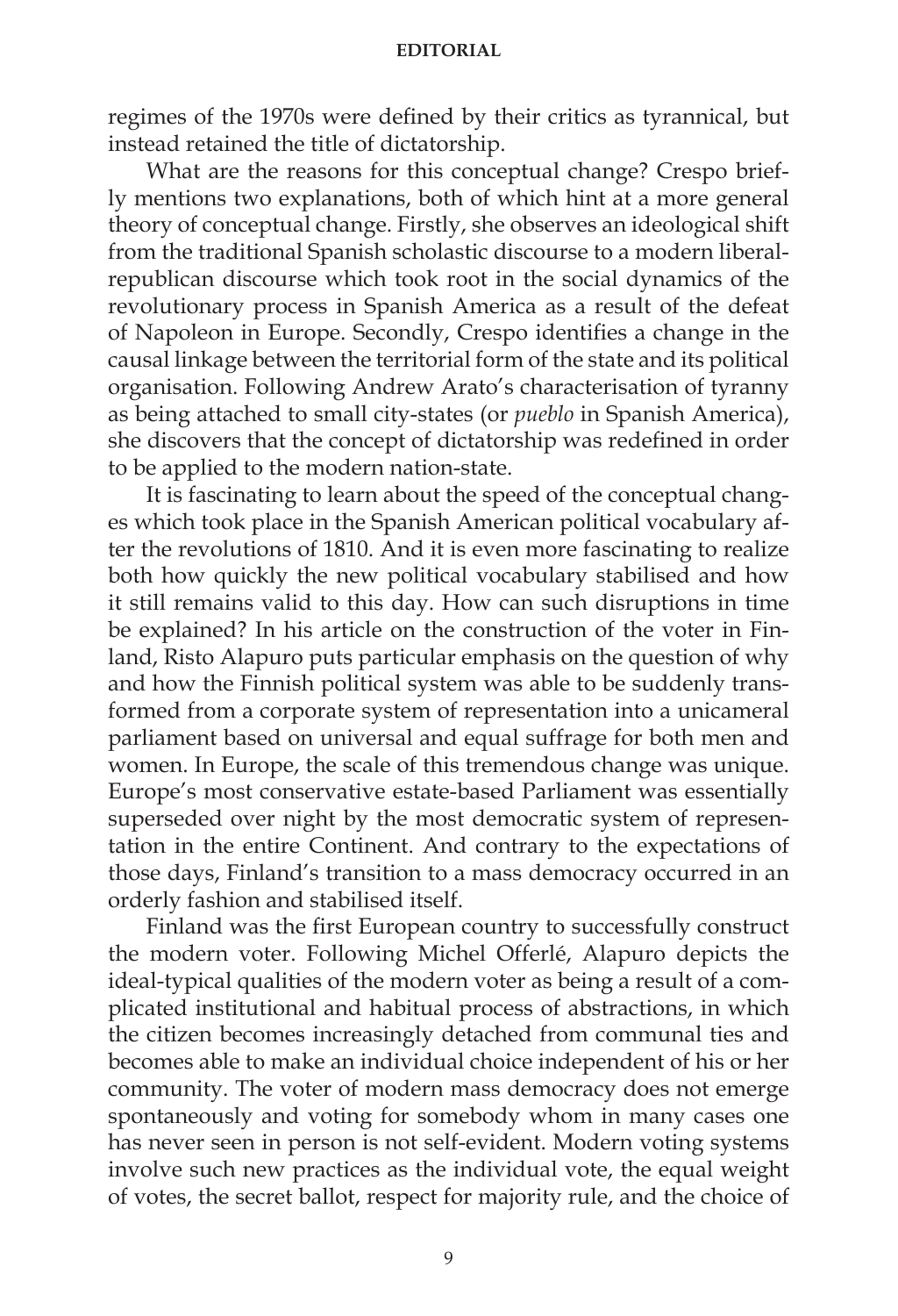a candidate to represent him or herself on the pure basis of a political programme. In the Finnish case, the construction of the voter was a tremendous success. Alapuro cites different sources in which the casting of the ballot was even practiced as a quasi-religious act.

Alapuro lists various factors which were crucial to Finland's radical move toward mass democracy. The main prerequisites were, among others, the Swedish traditions of strong local self-administration, the traditional corporate system at Finland's national level during the time it was part of the Russian Empire, and, last but not least, strong voluntary associations. In addition, public demands for a representative political system were less prone to political disagreement and internal conflict than in other countries, since the Finnish word 'edustaa' conveyed all layers of Pitkin's elaborated world of representation. It conveyed the sense of 'standing for', in the sense of 'acting for', as well as the connotation of authorization and the ensuing responsibility.

There are specific prerequisites for any radical and successful political change. Nevertheless, these necessary conditions alone are not sufficient for political transition. What exactly initiated the dynamic process of regime change? According to Alapuro, the crisis of 1905 can be seen as a 'moment of madness', as Ari Zolberg famously coined the political situations of enthusiasm or exaltation in which anything and everything seems possible. Viewing themselves as liberated from any constraints of time, place and history, political actors in these moments forge new political institutions and identities in an act of creation. Reference to these creative moments of madness is more than a mere reminder of Hannah Arendt's thought on the occasion of her 100th birthday. It is a reminder for anyone who wants to cope with the dynamics of conceptual changes in political vocabularies to take into account the plurality of the temporalisation of politics in the form of regular time-spans, phases of acceleration, or momentum (Kari Palonen).

These moments of madness bear a striking resemblance to Walter Benjamin's reflections on time and political moments, which are discussed in Kia Lindroos' contribution to this volume. For Benjamin, the continuation of history inherently implies catastrophe. But moments of redemption have the potential to interrupt the continuity of history. Benjamin stresses the uniqueness of the moment and repeatedly searches for the possibility to reach the right moment for thinking and for political action – the *kairos*. In the draft of his *Theses on History*, he noted that the conception of revolutionary chance is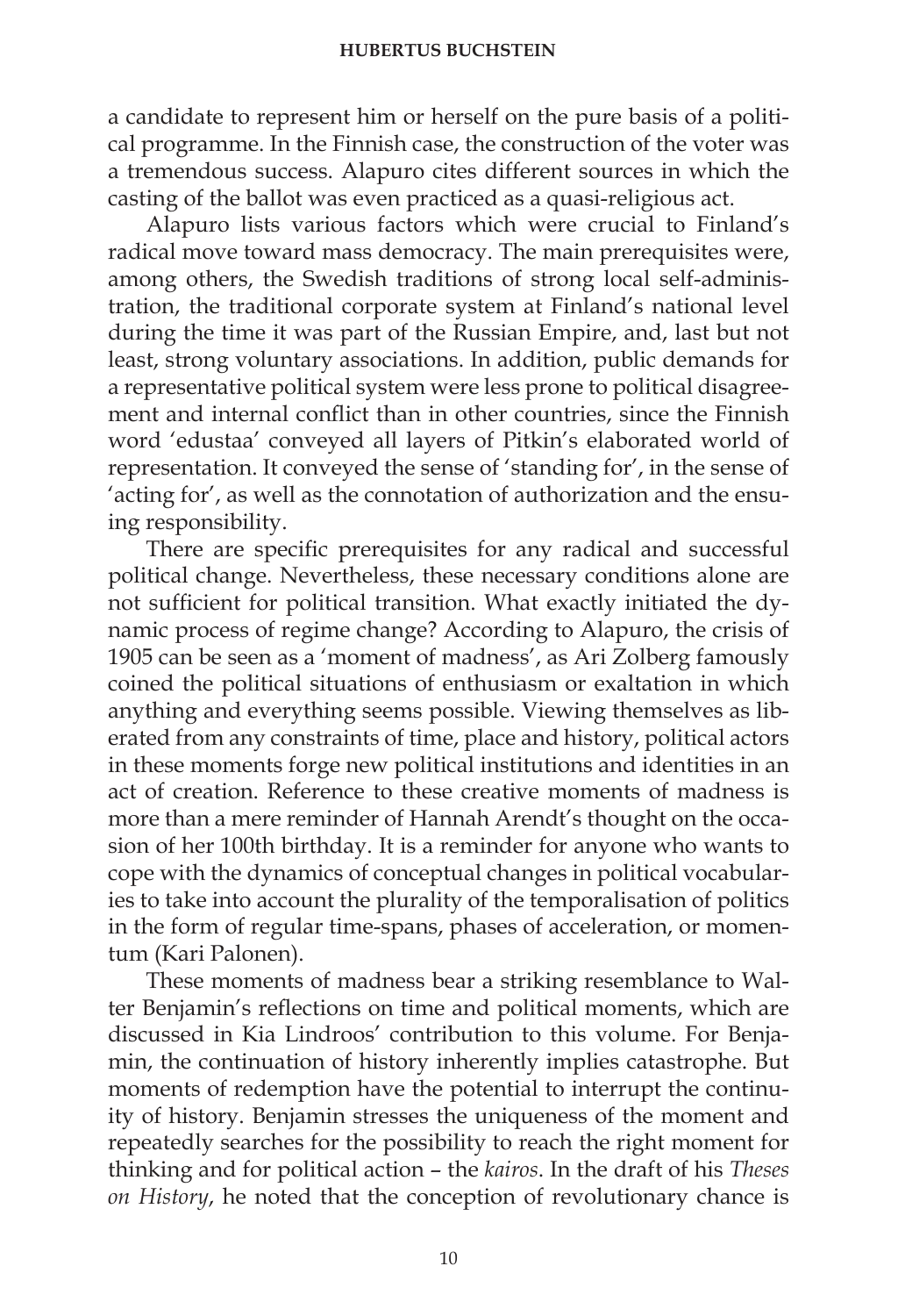inherently present in any given moment – Benjamin's moment, as Lindroos calls it in the article. It is a moment of politicisation, of new solutions, of new political identities, and of new political vocabularies.

Following the post-democracy-theorists of our days literally, any actualisation of Benjamin's hope for redemption and *kairos* would clearly be out of touch with the realities of modern political systems. Authors dealing with the post-democratic diagnosis aim at making the reader believe that they no longer regard critical descriptions of modern democracies as a prelude to promising political agendas for reform. "Post-democracy" is their way of articulating their statement that democracy's golden age is definitely over. However, the polemical prefix 'post' indicates not only their democratic melancholy but can be read as a signifier for their hope for a democratic redemption, which shows similarities to Benjamin's political hopes.

It will be interesting to see whether or not the new term "postdemocracy" will ultimately be able to succeed. At first glance, it would appear as though the term has no real chance of surviving the terminological competition. 'Democracy' as a term has proven to be extremely flexible and there is no reason that the concept of democracy should not be able to absorb the newest political system changes as well. It is hard to imagine the semantic limits of a concept which has historically proven itself adaptable to the separation of powers, rule of law, representative system and large territorial states from the world of the polis of Greek antiquity until today. Why should the old promises of political participation not be openly be replaced by economic wealth and political stability in the near future?

This speculation brings us back to the causes for conceptual changes in political vocabularies. Political theory requires more knowledge about the reasons for both the conceptual changes and conceptual persistence of political vocabularies. This volume of *Redescriptions* indicates that historically grounded research is an indispensable source for any such general theory of conceptual change. Crespo's two explanations of why dictatorship replaced tyranny as the signifier of a political order may serve as an example of the contribution of studies on the history of ideas to this project. As already mentioned above, Crespo presents two causes for this terminological change. The first can be seen in the ideological shift from the traditional Spanish scholastic discourse to modern liberal-republican discourse as a consequence of the revolution. Secondly, Crespo identifies a connection between the territorial forms of political units. Whereas tyranny was